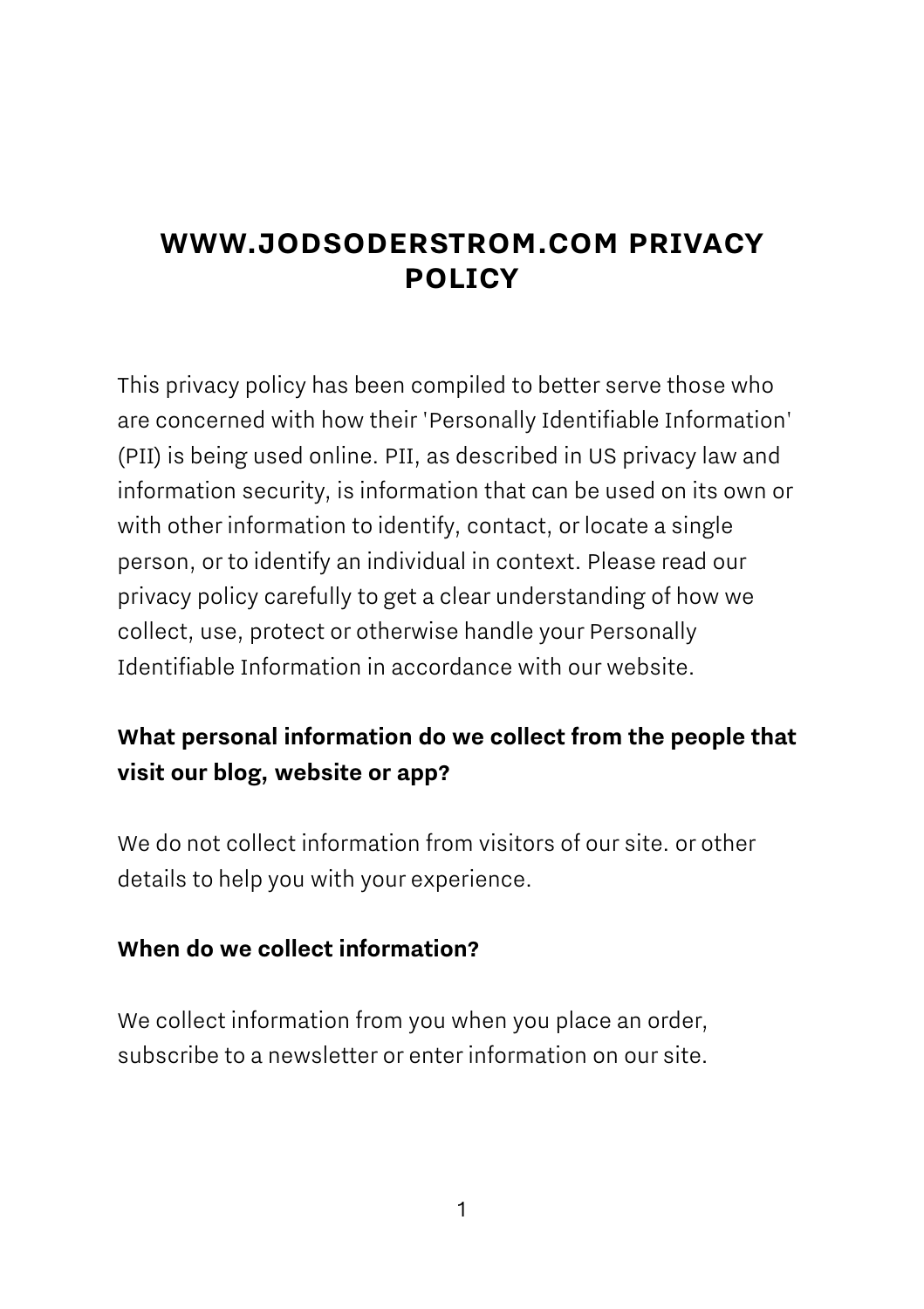#### **How do we use your information?**

We may use the information we collect from you when you register, make a purchase, sign up for our newsletter, respond to a survey or marketing communication, surf the website, or use certain other site features in the following ways:

- To quickly process your transactions.
- To send periodic emails regarding your order or other products and services.

## **How do we protect your information?**

Our website is scanned on a regular basis for security holes and known vulnerabilities in order to make your visit to our site as safe as possible.

We use regular Malware Scanning.

Your personal information is contained behind secured networks and is only accessible by a limited number of persons who have special access rights to such systems, and are required to keep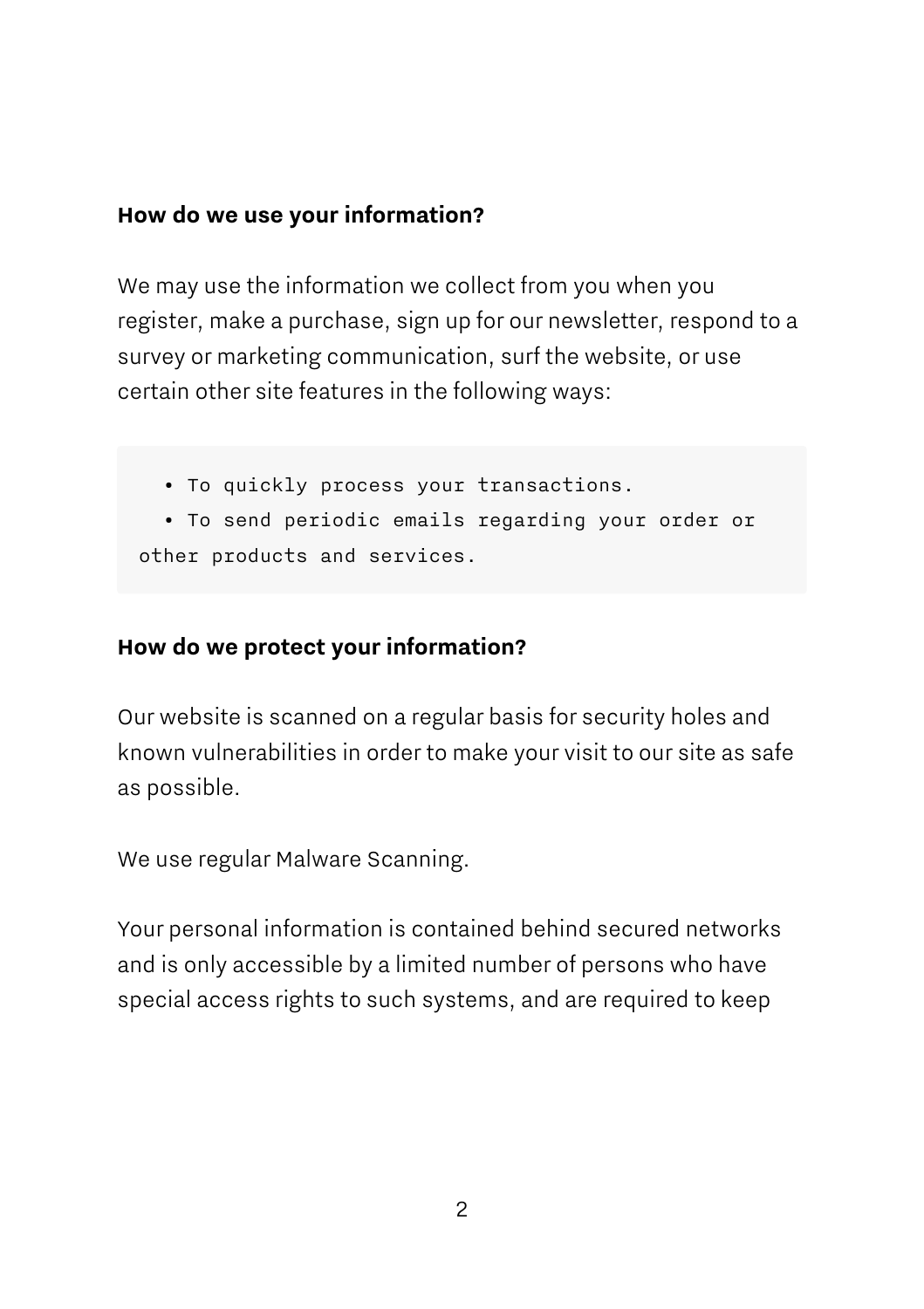the information confidential. In addition, all sensitive/credit information you supply is encrypted via Secure Socket Layer (SSL) technology.

We implement a variety of security measures when a user places an order to maintain the safety of your personal information.

All transactions are processed through a gateway provider and are not stored or processed on our servers.

#### **Do we use 'cookies'?**

Yes. Cookies are small files that a site or its service provider transfers to your computer's hard drive through your Web browser (if you allow) that enables the site's or service provider's systems to recognize your browser and capture and remember certain information. For instance, we use cookies to help us remember and process the items in your shopping cart. They are also used to help us understand your preferences based on previous or current site activity, which enables us to provide you with improved services. We also use cookies to help us compile aggregate data about site traffic and site interaction so that we can offer better site experiences and tools in the future.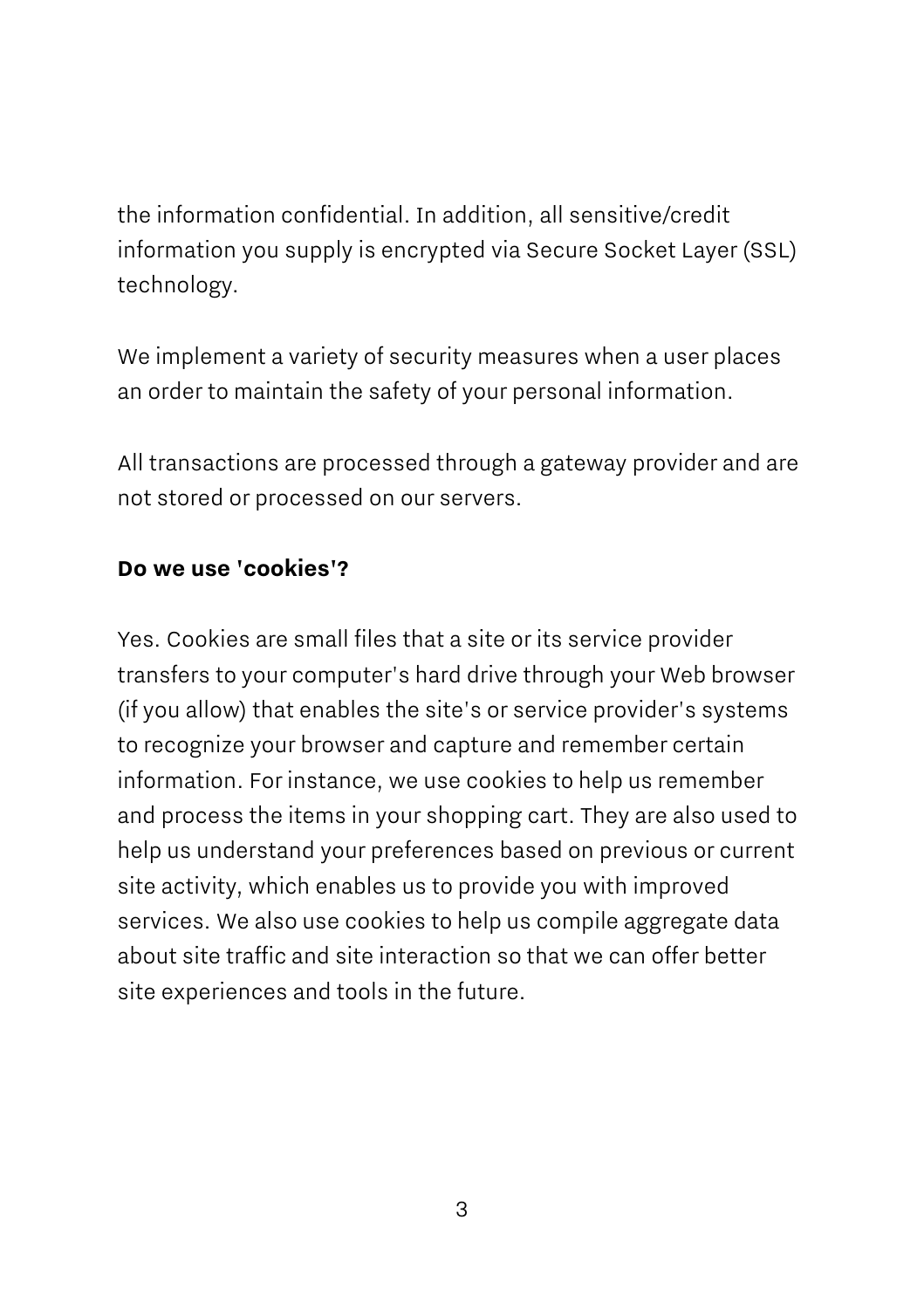**We use cookies to:** • Help remember and process the items in the shopping cart. • Understand and save user's preferences for future visits. • Compile aggregate data about site traffic and site interactions in order to offer better site experiences and tools in the future. We may also use trusted third-party services that track this information on our behalf.

You can choose to have your computer warn you each time a cookie is being sent, or you can choose to turn off all cookies. You do this through your browser settings. Since browser is a little different, look at your browser's Help Menu to learn the correct way to modify your cookies.

If you turn cookies off, It won't affect the user's experience .

#### **Third-party disclosure**

We do not sell, trade, or otherwise transfer to outside parties your Personally Identifiable Information unless we provide users with advance notice. This does not include website hosting partners and other parties who assist us in operating our website, conducting our business, or serving our users, so long as those parties agree to keep this information confidential. We may also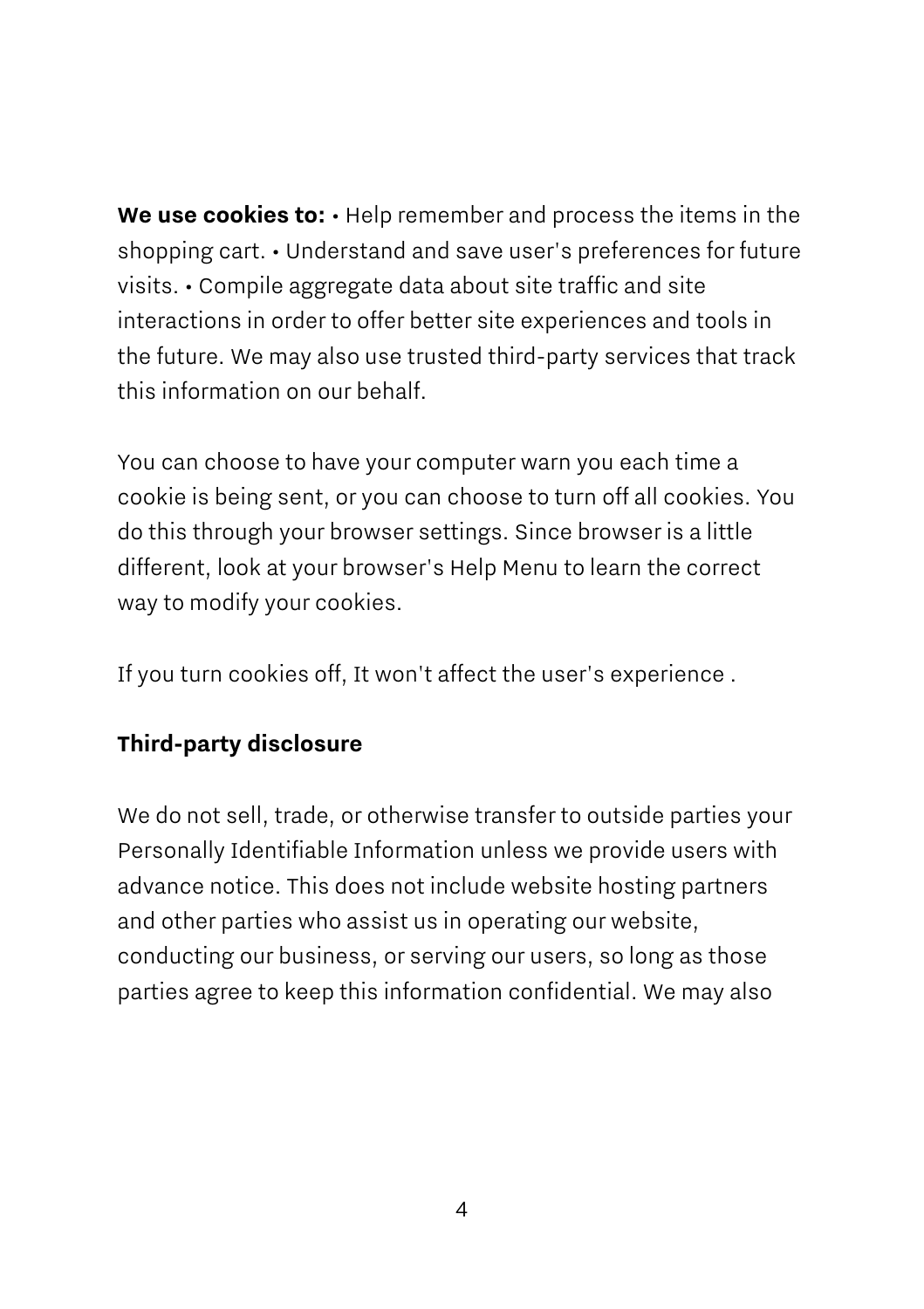release information when it's release is appropriate to comply with the law, enforce our site policies, or protect ours or others' rights, property or safety.

However, non-personally identifiable visitor information may be provided to other parties for marketing, advertising, or other uses.

## **Third-party links**

Occasionally, at our discretion, we may include or offer third-party products or services on our website. These third-party sites have separate and independent privacy policies. We therefore have no responsibility or liability for the content and activities of these linked sites. Nonetheless, we seek to protect the integrity of our site and welcome any feedback about these sites.

#### **Google**

Google's advertising requirements can be summed up by Google's Advertising Principles. They are put in place to provide a positive experience for users.

https://support.google.com/adwordspolicy/answer/1316548?hl=en

We use Google AdSense Advertising on our website.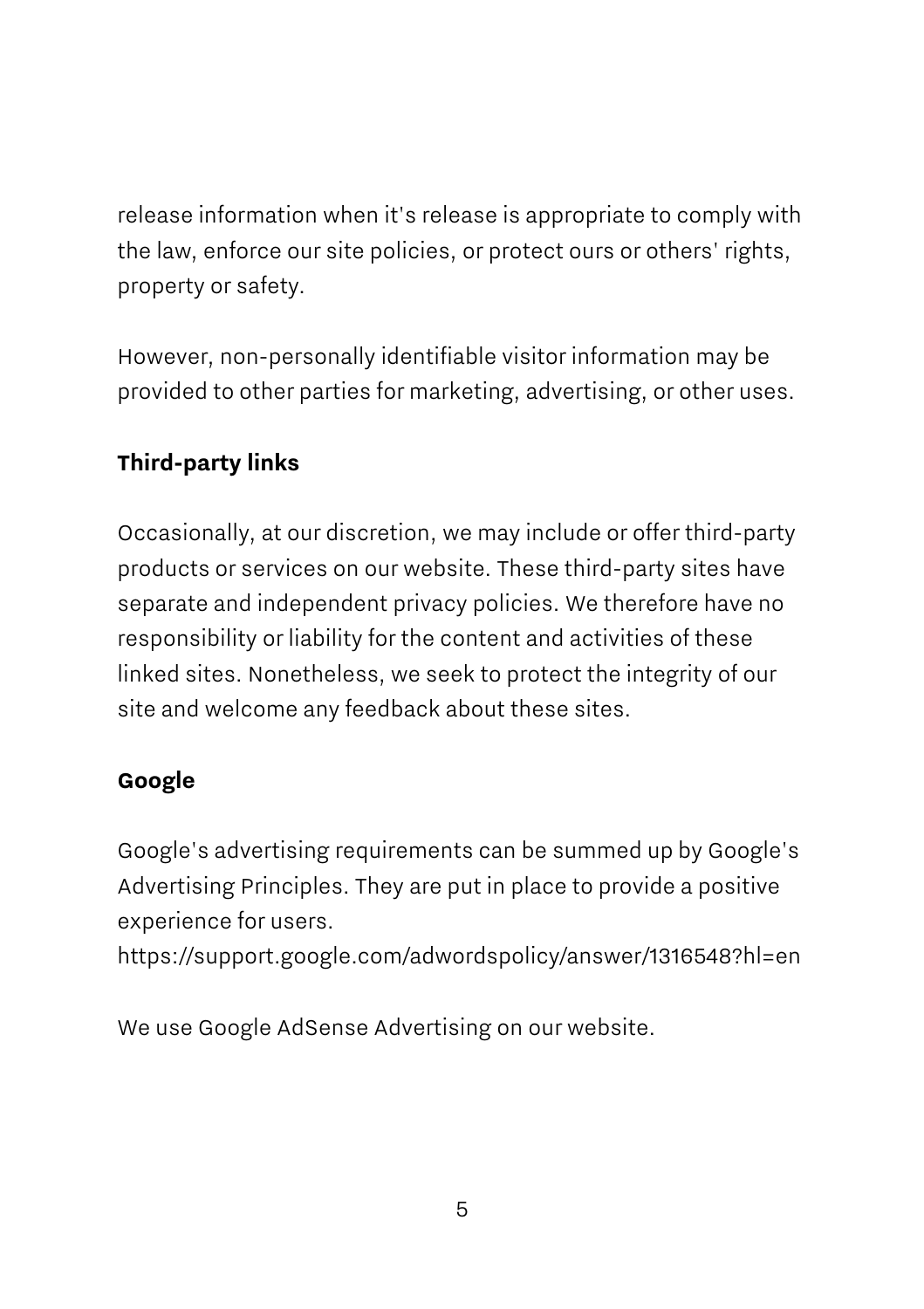Google, as a third-party vendor, uses cookies to serve ads on our site. Google's use of the DART cookie enables it to serve ads to our users based on previous visits to our site and other sites on the Internet. Users may opt-out of the use of the DART cookie by visiting the Google Ad and Content Network privacy policy.

### **We have implemented the following:**

We, along with third-party vendors such as Google use first-party cookies (such as the Google Analytics cookies) and third-party cookies (such as the DoubleClick cookie) or other third-party identifiers together to compile data regarding user interactions with ad impressions and other ad service functions as they relate to our website.

**Opting out:** Users can set preferences for how Google advertises to you using the Google Ad Settings page. Alternatively, you can opt out by visiting the Network Advertising Initiative Opt Out page or by using the Google Analytics Opt Out Browser add on.

## **California Online Privacy Protection Act**

CalOPPA is the first state law in the nation to require commercial websites and online services to post a privacy policy. The law's reach stretches well beyond California to require any person or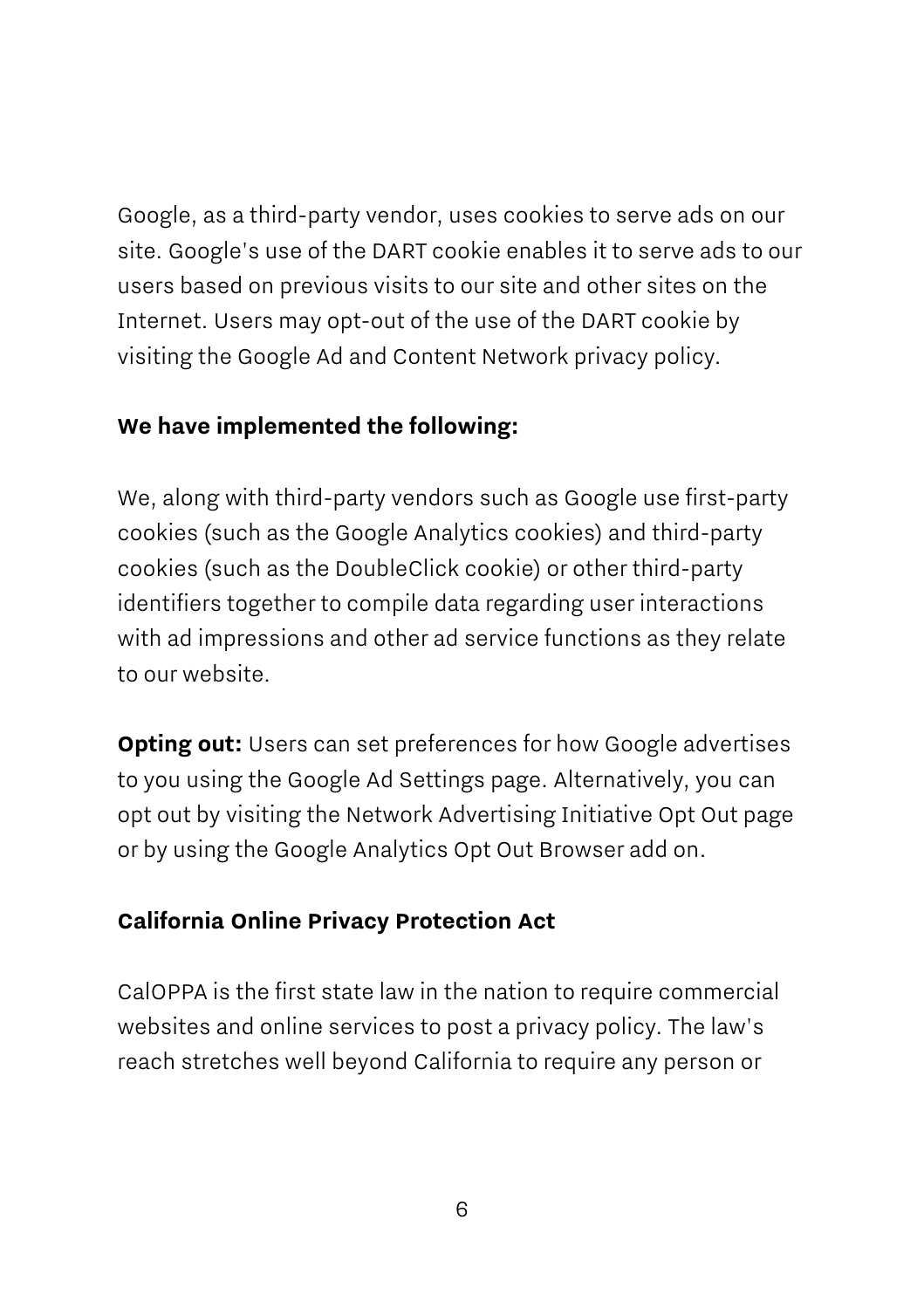company in the United States (and conceivably the world) that operates websites collecting Personally Identifiable Information from California consumers to post a conspicuous privacy policy on its website stating exactly the information being collected and those individuals or companies with whom it is being shared. - See more at: http://consumercal.org/california-online-privacyprotection-act-caloppa/#sthash.0FdRbT51.dpuf

**According to CalOPPA, we agree to the following:** Users can visit our site anonymously. Once this privacy policy is created, we will add a link to it on our home page or as a minimum, on the first significant page after entering our website. Our Privacy Policy link includes the word 'Privacy' and can easily be found on the page specified above.

You will be notified of any Privacy Policy changes: • On our Privacy Policy Page Can change your personal information: • By emailing us

**How does our site handle Do Not Track signals?** We honor Do Not Track signals and Do Not Track, plant cookies, or use advertising when a Do Not Track (DNT) browser mechanism is in place.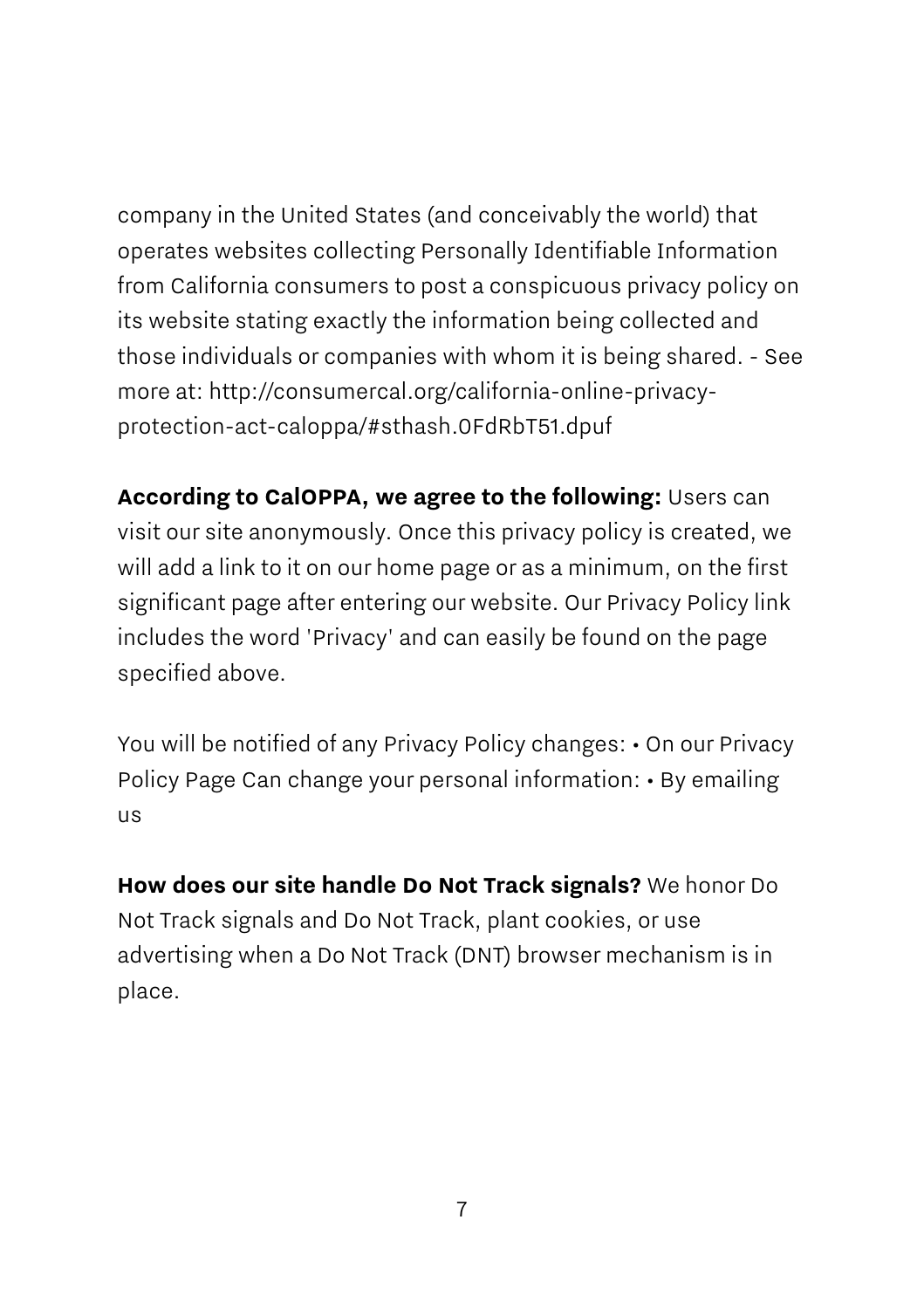**Does our site allow third-party behavioral tracking?** It's also important to note that we allow third-party behavioral tracking

## **COPPA (Children Online Privacy Protection Act)**

When it comes to the collection of personal information from children under the age of 13 years old, the Children's Online Privacy Protection Act (COPPA) puts parents in control. The Federal Trade Commission, United States' consumer protection agency, enforces the COPPA Rule, which spells out what operators of websites and online services must do to protect children's privacy and safety online.

We do not specifically market to children under the age of 13 years old. Do we let third-parties, including ad networks or plug-ins collect PII from children under 13?

```
**Fair Information Practices**
```
The Fair Information Practices Principles form the backbone of privacy law in the United States and the concepts they include have played a significant role in the development of data protection laws around the globe. Understanding the Fair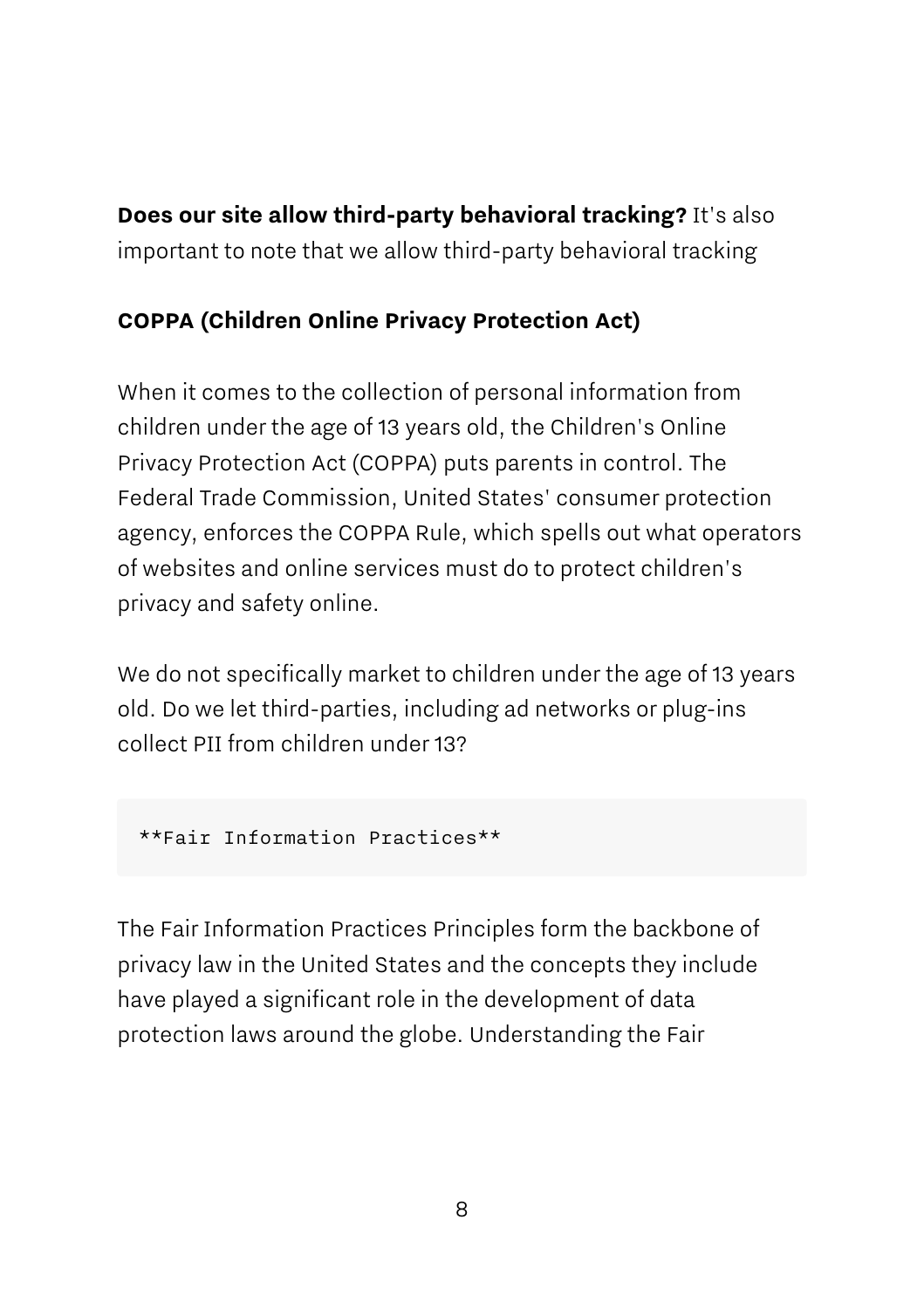Information Practice Principles and how they should be implemented is critical to comply with the various privacy laws that protect personal information.

## **In order to be in line with Fair Information Practices we will take the following responsive action, should a data breach occur:** We will notify you via email • Within 7 business days

We also agree to the Individual Redress Principle which requires that individuals have the right to legally pursue enforceable rights against data collectors and processors who fail to adhere to the law. This principle requires not only that individuals have enforceable rights against data users, but also that individuals have recourse to courts or government agencies to investigate and/or prosecute non-compliance by data processors.

#### **CAN SPAM Act**

The CAN-SPAM Act is a law that sets the rules for commercial email, establishes requirements for commercial messages, gives recipients the right to have emails stopped from being sent to them, and spells out tough penalties for violations.

**We collect your email address in order to:** • Process orders and to send information and updates pertaining to orders.